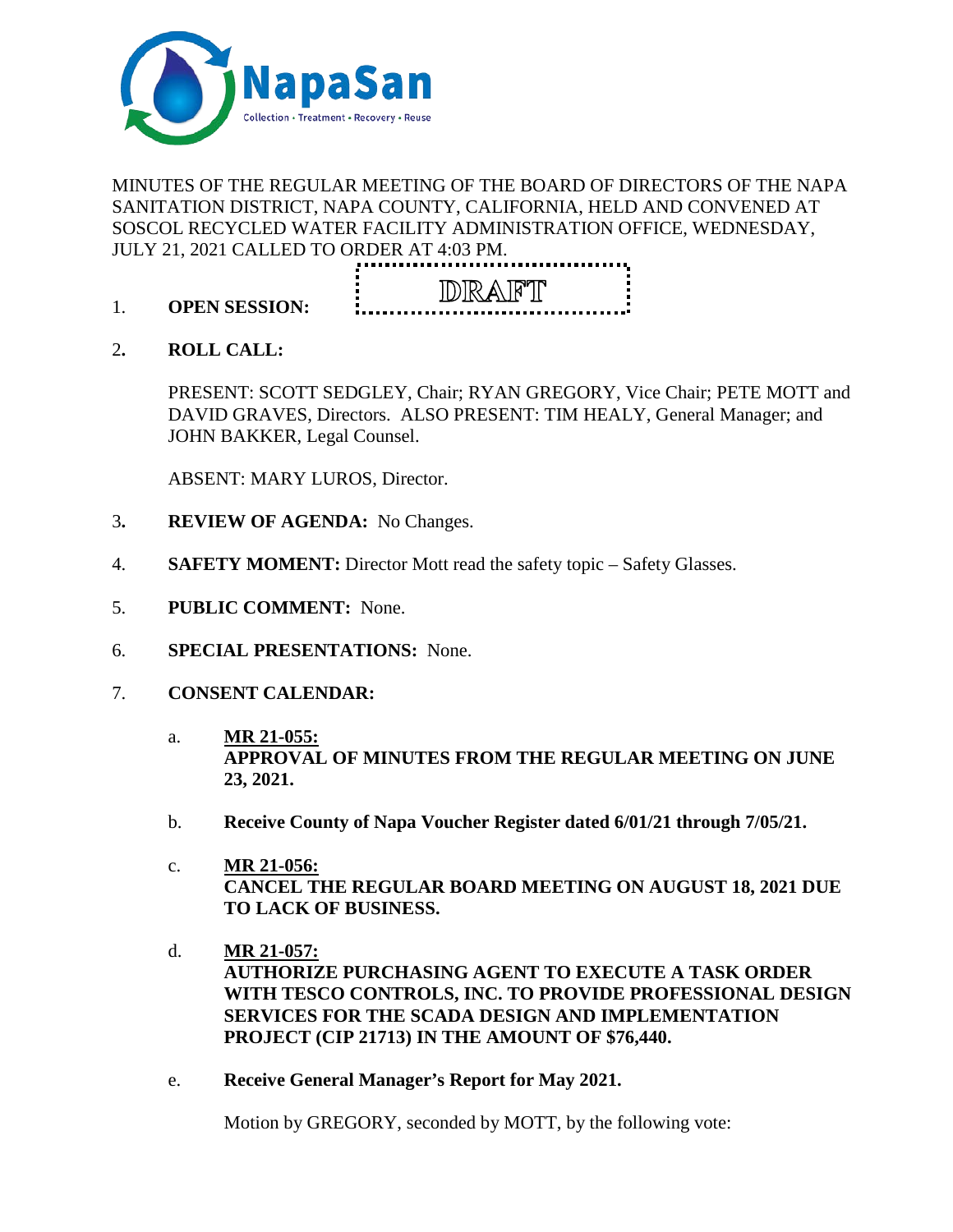#### **MINUTES-7/21/21**

| AYES:         | GRAVES, GREGORY, MOTT, SEDGLEY |
|---------------|--------------------------------|
| NOES:         | <b>NONE</b>                    |
| ABSENT: LUROS |                                |
| ABSTAIN: NONE |                                |

### 8. **REGULAR CALENDAR:**

a. **MR 21-058:**

**CONDUCT PUBLIC HEARING ON SEWER SERVICE CHARGES FOR EACH PARCEL FOR FY 2021-2022; HEAR AND CONSIDER ANY PROTESTS; CLOSE PUBLIC HEARING; DETERMINE NO MAJORITY PROTEST.**

Motion by SEDGLEY, seconded by MOTT, by the following vote:

AYES: GRAVES, GREGORY, MOTT, SEDGLEY NOES: NONE ABSENT: LUROS ABSTAIN: NONE

### **RES 21-016:**

**ADOPT RESOLUTION OF THE BOARD OF DIRECTORS OF THE NAPA SANITATION DISTRICT OVERRULING PROTESTS TO WRITTEN REPORT TO COLLECT SEWER SERVICE CHARGES ON THE TAX ROLL FOR FISCAL YEAR 2021-22, ACCEPTING THE REPORT AND DIRECTING THAT THE REPORT BE FILED WITH THE COUNTY OF NAPA.**

Motion by GREGORY, seconded by GRAVES, by the following vote:

| AYES:         | GRAVES, GREGORY, MOTT, SEDGLEY |
|---------------|--------------------------------|
| NOES:         | <b>NONE</b>                    |
| ABSENT: LUROS |                                |
| ABSTAIN: NONE |                                |

Cyndi Bolden, Senior Accountant, explained the procedure for collecting the District's sewer service charges on the tax roll. She announced that the sewer service charges written report ledger was on the table for the Board and public's inspection. Chair Sedgley opened the public hearing, after hearing no protests he closed the public hearing, determining there was not a majority protest and the Board adopted the resolution.

### b. **Receive presentation from staff and consultant on Climate Change Plan and provide direction on project scope.**

Andrew Damron, Technical Services Director, introduced consultant Xavier Irias, who is the Project Manager for the Climate Change Plan project with Woodard  $\&$ Curran. Mr. Irias introduced his team that will work on the project. He presented information on climate change and what risks it could pose for NapaSan.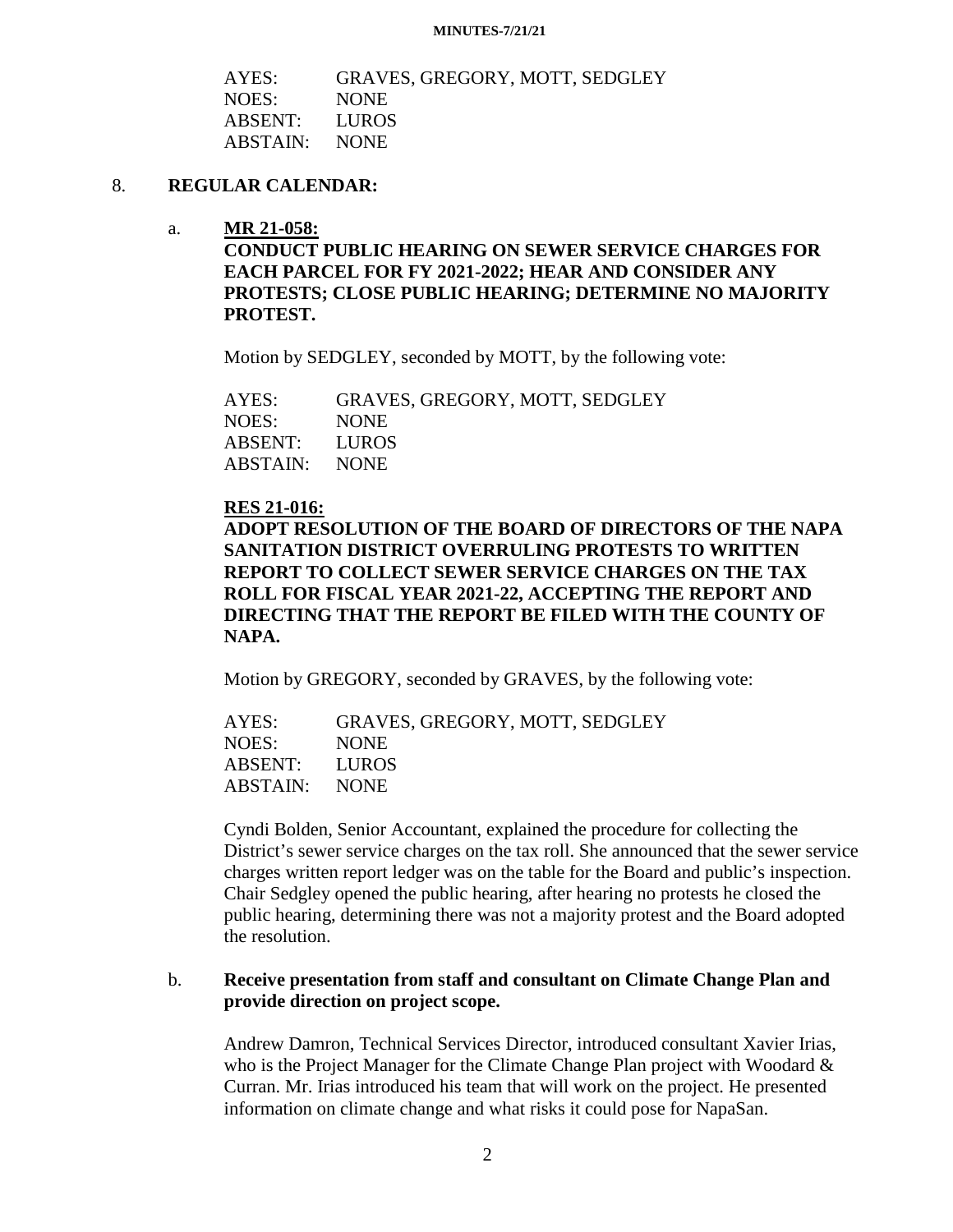#### **MINUTES-7/21/21**

Mr. Irias discussed reasons to have a Climate Change Plan in place, the timing of such a plan, the NapaSan systems that it would cover, and potential action plans. He reviewed a proposed scope with related costs in which NapaSan can choose the options they desire.

The Board and staff held discussion. The Board concurred to move forward with the baseline scope items in the amount of \$140,000. Once the Treatment Plant Master Plan has been completed, discussions can take place on moving forward with Phase II of the Climate Change Plan.

# c. **MR 21-059: RE-ELECT SCOTT SEDGLEY CHAIR AND RYAN GREGORY VICE-CHAIR OF THE BOARD OF DIRECTORS FOR FISCAL YEAR 2021-22.**

Motion by GRAVES, seconded by MOTT, by the following vote:

AYES: GRAVES, GREGORY, MOTT, SEDGLEY NOES: NONE ABSENT: LUROS ABSTAIN: NONE

### d. **Receive status report on the Browns Valley Trunk (CIP 14703) and the West Napa Pump Station (CIP 17711) Projects for the month of June 2021.**

Andrew Damron, Technical Services Director, gave a report on the activities for both projects for the month of June. He reviewed the contract status and schedule for each project, as well as the upcoming and ongoing activities. Damron indicated the substantial completion date for the West Napa Pump Station would be later than the contract date of August 1, 2021. He reported staff is working with City of Napa staff and conducting public outreach for upcoming paving activities to be performed in August.

## e. **Receive status report on the 66-inch Trunk Sewer Rehabilitation Project (CIP 19701) for the month of June 2021.**

Matt Lemmon, Senior Civil Engineer, presented information on the progress of the project. He reviewed recent activities that were completed and reviewed photographs of construction that took place in June. Lemmon reported the CIPP liner install began in June with 2,675 LF of 6,985 LF completed. He discussed the upcoming activities for July and August, as well as the contract status and schedule as of June 30, 2021. He reported that the project is currently slightly ahead of schedule. The Board and staff held discussion.

## 9. **GENERAL MANAGER REPORT:**

a. General Manager Healy reported that NapaSan's Safety, Training & Fleet Maintenance Officer, William McWhirt, resigned on Monday, July 19th. A recruitment for his replacement has commenced. NapaSan staff will be covering the duties in the meantime.